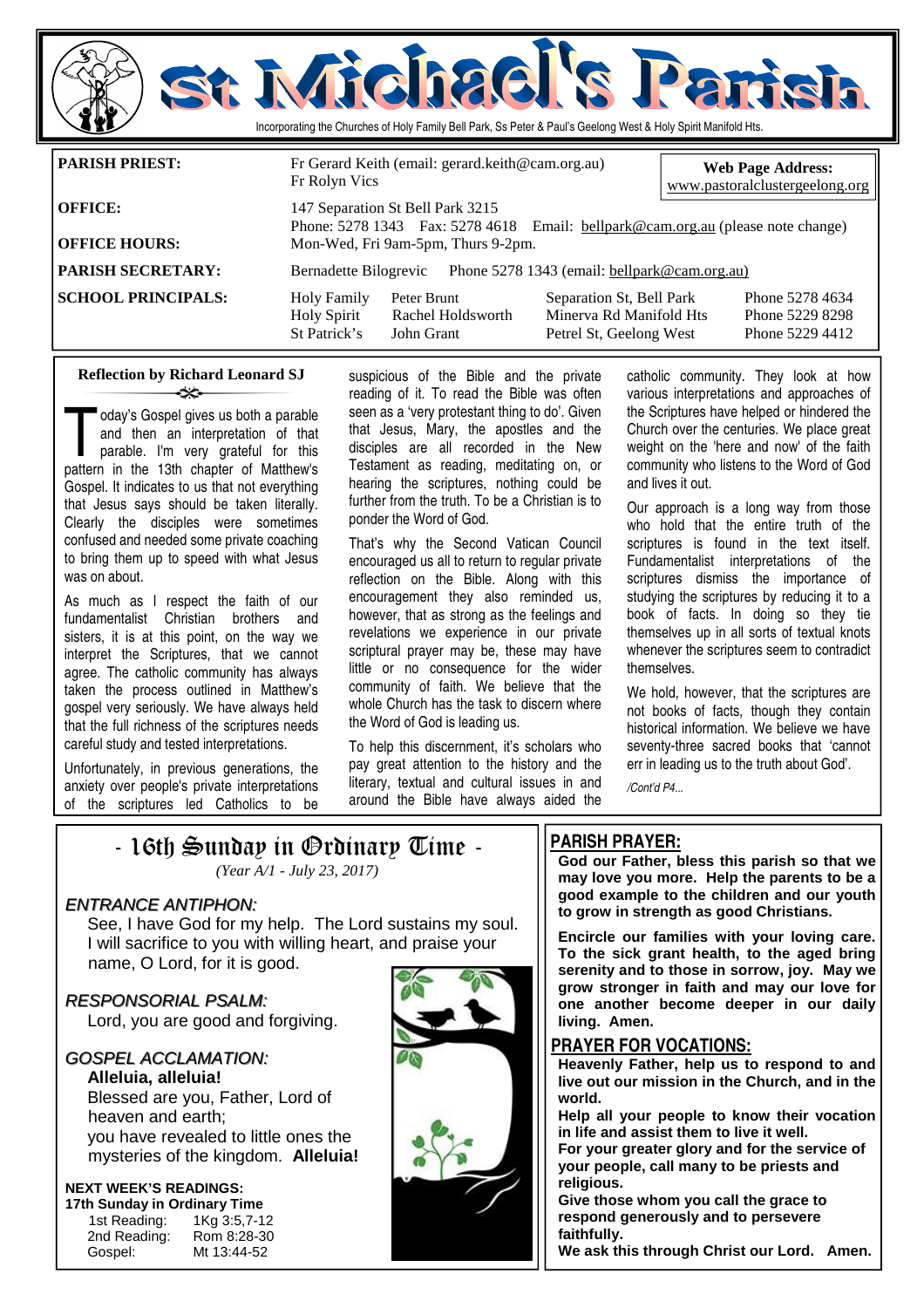# The St Michael's Parish at Prayer

## WEEKEND MASSES:

Holy Family, Bell Park: Holy Spirit, Manifold Hts: Ss Peter & Paul's, Geelong West: English... 8am and 9.30am Sunday 6.00pm Saturday 6.00 5.00pm Saturday Croatian… 11am Sunday 11am 1st, 3rd & 5th Sundays 11am 2nd & 4th Sundays Slovenian.. 12.15pm every 2nd Sunday of the month WEEKDAY MASSES:

**Holy Family:** 9.15am Tues, 9.15am Thurs **Holy Spirit:** 9.00am Wed, 11am Fri and 9am 1st Sat. **Reconciliation after Saturday Mass McKellar Centre:** 10.15am - 1st Tuesday **Multicultural Centre:** 1.30pm - 1st Friday; **Vincentian Village:** 3.00pm 1st & 3rd Monday, (2nd & 4th Communion Service) **St John of God Hospital:** 11.30am every Thursday in SJOG Chapel

BAPTISMS: 1st & 3rd Sundays 12noon at Holy Spirit, 2nd & 4th Sundays 12noon at Ss P&P, 3rd Sunday 2pm at Holy Family

## COMMUNAL PRAYER:

| Mon   | Holy Family Women's Prayer Group   |
|-------|------------------------------------|
| Tues  | <b>Meditation Group</b>            |
| Wed   | Prayer of the Church               |
| Wed   | Holy Family Women's Prayer Group   |
| Thurs | Italian Prayer Group               |
| Fri   | Adoration of the Blessed Sacrament |
| Fri   | Divine Mercy                       |
| Sat   | Rosary                             |

**Before 9am Mass Holy Spirit Church Before 9am Mass Holy Spirit Church After 11am Mass Holy Spirit Church Franch 3.00pm** Holy Spirit Church After 9am Mass **Holy Spirit Church** 

10.00am **Holy Family Community Centre Tues 3.30pm Holy Family Community Centre** 10.00am **Holy Family Community Centre** 10.00am St Patrick's Chapel

## **OUR LADY'S STATUE:**

If anyone would like to have Our Lady's Statue or if you could spare an hour a month to help, ph Tina Montalto on 5278 9314.

## AS A COMMUNITY WE PRAY FOR:

**RECENT DEATHS:** Robert Prada, Maria Nekrep, Lucia Cammarota

**ANNIVERSARIES:** Louisa Rodrigues, William Vickers, Patricia (Pat) McMahon, Philip & Alice Leyden, Ester Miller, Diane Horoba (10 years), James Horoba, Rosalyn Connolly, Andjelko Smilovic, Danica & Ante Kapovic, Toneno Gulli (Italy), Frank & Cath McCormack, Garry Dougherty, Peter Javni Jnr, Isabel & Isagani Ramirez, Felix Gravador

**BAPTISMS:** Sonny Ford, Flynn & Hugo Gatt, Will Peoples, Luna Stephenson

**PRAY FOR THE SICK:** Margaret Howard, Gina Ciuffetelli, Elaine & Aaron Lyall, Noella Duggan, Jeanette Sheahan, Pat Walsh

# Roster for Next Sunday, July 30, 2017

(5th Sunday of the Month)

## **HOLY FAMILY 8.00AM 9.30AM**

## **HOLY SPIRIT: 6.00PM 11.00AM**

Commentators M Carson Welcomers M Brown

### **Ss PETER & PAUL'S: 5.00PM 11.00AM**

Commentators **FO'Neill FO'Neill** M Lukesic Lectors Likelly Likelly M Baird, P Gizycki Welcomers **L&E Kelly A Sare, A/I Dugandzic** Projectionist R Allum C Resciniti

Lectors Sr J McGonigal G Brown, M Kroger Special Ministers C McShanag, R Stanley, D Yeatman L Stalio, L Sells Projectionist T McShanag **T D Brown** 

Commentators A Henderson M Burn Lectors G Tolan G Tolan J Fraatz, L Eastman Special Ministers **A** Henderson, G Tolan **D** Dougherty Welcomers **J Cowell J Cowell D** Dougherty Projectionist **B** Middleton **B B** Middleton **R** Zarb

Special Ministers Little Sells, E Kelly, B McFarlane **D** Lunn, P McBride, C Simpson, V Resciniti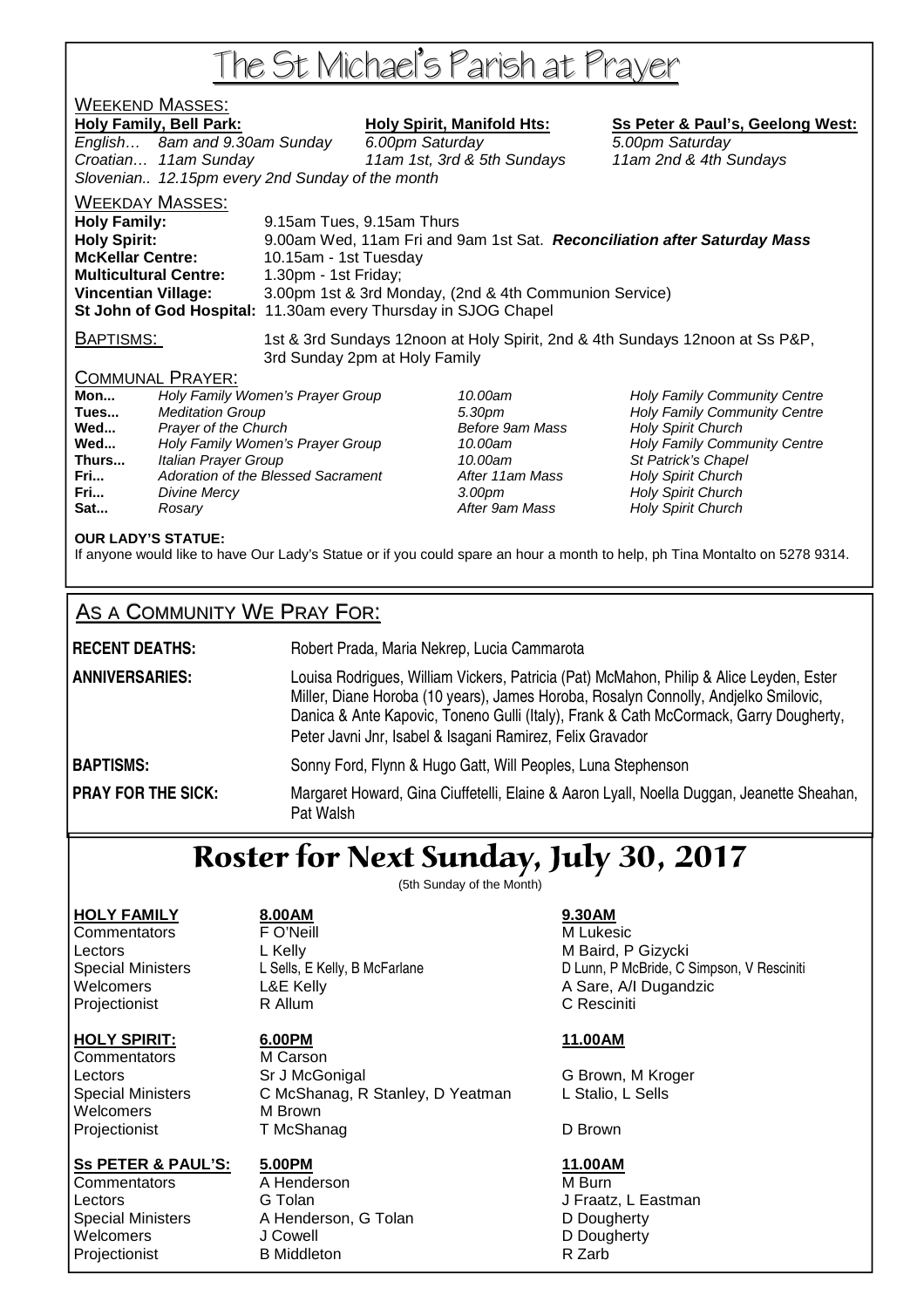## Recurring Activities in St Michael's:

**St Michael's Luncheon…** First Sunday of each month at the Holy Spirit Hall from 12noon. BYO food and drink to share. **Holy Family Luncheon..** Third Sunday of each month at the Community Centre from 12noon. **BYO casserole & drink to share. Holy Family Women's Group…** First Monday evening of each month at the Community Centre 6.30pm (Winter), 7.00pm (D'light savings) **St Vincent de Paul…** Holy Family meet 1st and 3rd Tuesdays at the Community Centre 7.30pm. Holy Spirit meets 1st and 3rd Tuesdays 5.00pm in Holy Spirit Hall **Legion of Mary…** Every Friday 9.30am in the Holy Family Community Centre **Baptism Preps** <br> **Holy Family Choir Practice... Ath Mondays 7.30pm in the Community Centre Holy Family Church Holy Family Choir Practice…** Every Wednesday night at Holy Family Church 7pm **Manifold CWL... Holy Spirit Hall, 1st Wednesdays in the month Italian Mass…** First Thursday of the month in St Patrick's Chapel 2nd Tues of each month, 6.15pm at Capri Receptions. Dinner/Guest Speaker - ph 0431 959 584

*If you wish to know more about these groups, as well as about our Sacramental Program for children in non-Catholic schools, our Baptism and Wedding procedures, our Partnership with the Columbans in the Philippines and so on, please visit our webpage: www.pastoralclustergeelong.org*

\_\_\_\_\_\_\_\_\_\_\_\_\_\_\_\_\_\_\_\_\_\_\_\_\_\_\_\_\_\_\_\_\_\_\_\_\_\_\_\_\_\_\_\_\_\_\_\_\_\_\_\_\_\_\_\_\_\_\_\_\_\_\_\_\_\_\_\_\_\_\_\_\_\_\_\_\_\_\_\_\_\_\_\_\_\_\_\_\_\_\_\_\_\_\_\_\_\_\_\_\_\_\_\_\_\_\_\_\_\_\_\_\_\_\_\_\_\_\_\_\_\_\_\_\_\_\_\_\_\_\_\_\_\_\_\_\_\_\_\_\_\_\_\_\_\_\_\_\_\_\_\_\_\_\_\_\_\_\_\_\_\_\_\_\_\_\_\_\_\_\_\_\_\_\_\_\_\_\_\_\_\_\_\_\_\_\_\_\_\_\_\_\_\_\_\_\_

# St Michael's Pews:

## ST MICHAEL'S REFUGEE FRIENDSHIP GROUP:



On Tuesday July 18th a good number of parishioners came to our initial meeting about extending friendship and assistance to our new parishioners from Iraq and Syria. The main areas of need were to provide opportunities to learn conversational English and employment. The next step is that we will have an informal

gathering at St Michael's Community Centre on Sunday July 30th for all those interested in being part of what should be an enriching experience.

- A HEARING LOOP SYSTEM has now been installed at all Churches.
- SAVE THE DATE:

*"Moving Forward from Royal Commission - What does this mean for our local Catholic Community/Parish?" -* A public conversation with Francis Sullivan, CEO of the Catholic Church's Truth, Justice and Healing Council - **Thursday October 19th, 7pm at Holy Family.** 

# Liturgy at St Michael's:

## **DATES**

**July 28... Class Mass** at St Patrick's School - 9.15am for Gr 6

**Class Mass** at Holy Spirit School - 11am for Gr 1/2

**This weekend of July 29/30 we will welcome some Seminarians who will speak at all the Masses about the Melbourne Overseas Mission.** 

## **FIRST EUCHARIST**

## **PROGRAM FOR CHILDREN IN THE NON-CATHOLIC SCHOOL SYSTEM:**

A warm welcome is extended to children who are looking to make their First Eucharist and who are not in the Catholic School system. Please note that prior to making their First Eucharist they must have received the Sacrament of Reconciliation. There are three sessions at Holy Family Church on Sunday July 30/ August 6/August 13, with an evening family-based session on Wednesday August 2 at 7pm at Holy Family Community Centre. **First Eucharist will take place on either August 21st or 27th.**



**Please Note:** If you are unable to attend any one of the Sunday classes, a catch up class will be held on **Sunday August 20** and then your child's First Eucharist will be on **Sunday August 27.** 

The cost of the program is **\$70 per child.** If you wish to enrol in person - enrolments will be accepted at the Parish Office up until **Tuesday July 25, 2017**. Office hours are 9am to 5pm on Monday, Tuesday, Wednesday and Friday. **Please note - enrolments must close on Tuesday July 25th, 2017**.

If you would like any further information, please contact Bernadette at St Michael's Parish Office on 5278 1343.

## **CONFIRMATION**

**FOR CHILDREN IN THE NON-CATHOLIC SCHOOL SYSTEM** will be held on **Saturday October 14th, 2.30pm in Holy**  Spirit Church. Further details about the program will be made available in due course.